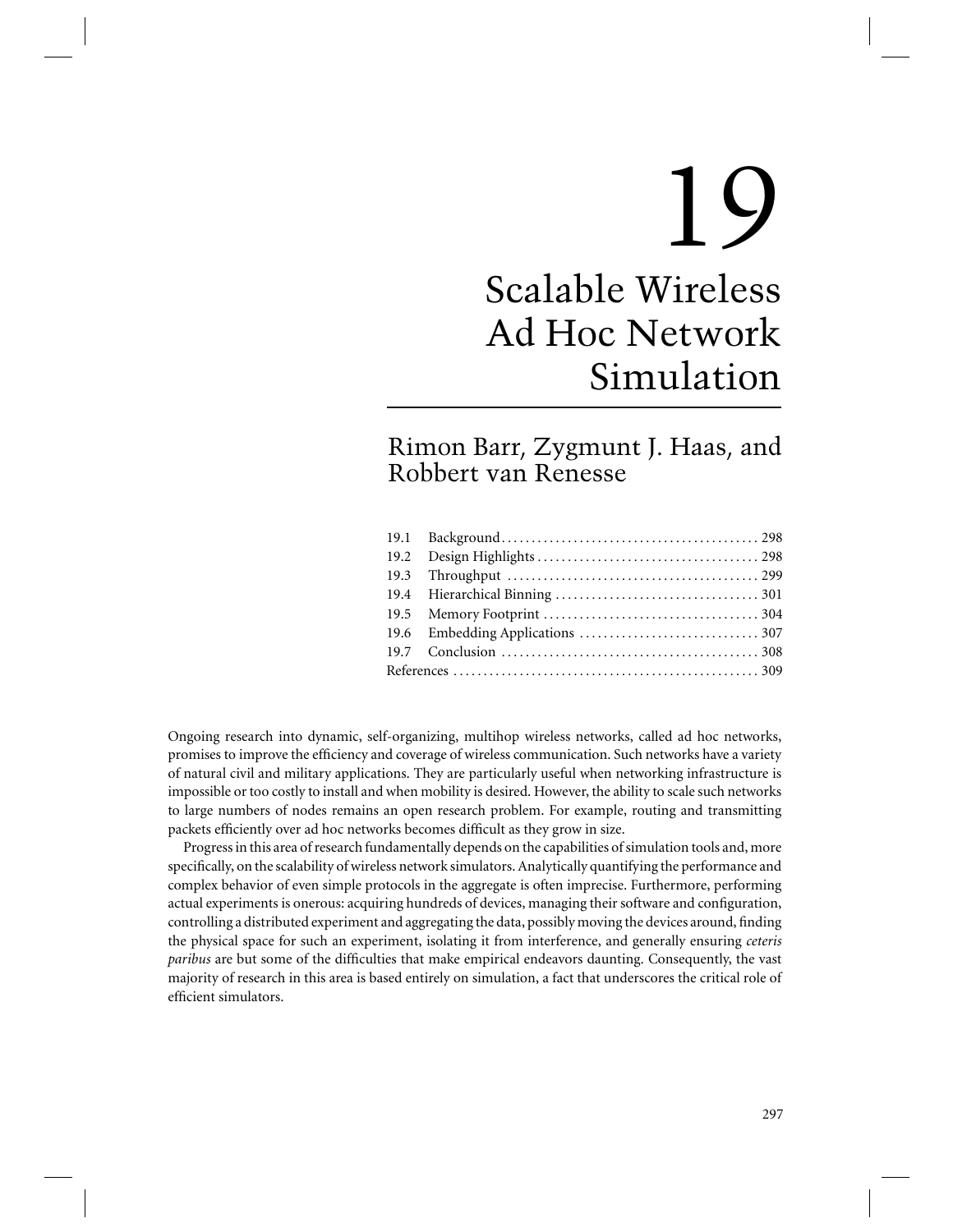### **19.1 Background**

Discrete event simulators have been the subject of much research into their efficient design and execution. $8,9,17,20$  However, despite a plethora of ideas and contributions to theory, languages, and systems, slow sequential simulators remain the norm.<sup>21</sup> In particular, most published ad hoc network results are based on simulations of a few nodes, for a short time duration, and over a limited size coverage area. Larger simulations usually compromise on simulation detail. For example, some existing simulators simulate only at the packet level without considering the effects of signal interference. Others reduce the complexity of the simulation by curtailing the simulation duration, reducing the node density, or restricting mobility. At a minimum, one would like to simulate networks of many thousands of nodes.

The two most popular simulators in the wireless networking research area are ns2 and GloMoSim. The ns2 network simulator<sup>16</sup> has a long history with the networking community, is widely trusted, and has been extended to support mobility and wireless networking protocols. ns2 uses a clever "split object" design, which allows Tcl-based script configuration of C-based object implementations. This approach is convenient for users. However, it incurs substantial memory overhead and increases the complexity of simulation code. Researchers have extended ns2 to conservatively parallelize its event loop,<sup>22</sup> but this technique has proved beneficial primarily for distributing ns2's considerable memory requirements. Based on numerous published results, it is not easy to scale ns2 beyond a few hundred simulated nodes. Recently, simulation researchers have shown ns2 to scale, with substantial hardware resources and effort, to simulations of a few thousand nodes.<sup>21</sup>

GloMoSim<sup>27</sup> is a newer simulator written in Parsec,<sup>3</sup> a highly optimized C-like simulation language. GloMoSim has recently gained popularity within the wireless ad hoc networking community. It was designed specifically for scalable simulation by explicitly supporting efficient, conservatively parallel execution with lookahead. The sequential version of GloMoSim is freely available. The conservatively parallel version has been commercialized as QualNet. Due to Parsec's large per-entity memory requirements, GloMoSim implements a technique called "node aggregation," wherein the state of multiple simulation nodes are multiplexed within a single Parsec entity. While this effectively reduces memory consumption, it incurs a performance overhead and also increases code complexity. Moreover, the aggregation of state also renders the lookahead techniques impractical, as has been noted by the authors. GloMoSim has been shown to scale to 10,000 nodes on large, multi-processor machines.

This chapter describes the design of SWANS, a new **S**calable **W**ireless **A**d hoc **N**etwork **S**imulator. SWANS is a componentized, virtual machine-based simulator<sup>5</sup> built atop the JiST (**J**ava **i**n **S**imulation **T**ime) platform, a general-purpose discrete event simulation engine. SWANS significantly outperforms ns2 and GloMoSim, both in time and space. We show results with networks that are more than an order of magnitude larger than what is possible with the existing tools at the same level of simulation detail. SWANS can also, unlike any existing network simulator, efficiently embed existing network applications and run them over simulated networks.

### **19.2 Design Highlights**

The SWANS software is organized as independent software components, called *entities*, that can be composed to form complete wireless network or sensor network simulations, as shown in Figure 19.1. Its capabilities are similar to ns2<sup>16</sup> and GloMoSim<sup>27</sup> described above. There are entities that implement different types of applications; networking, routing, and media access protocols; radio transmission, reception, and noise models; signal propagation and fading models; and node mobility models. Instances of each type of entity are shown italicized in Figure 19.1.

The SWANS simulator runs atop JiST, a Java-based discrete-event simulation engine that combines the benefits of the traditional systems-based (e.g., ns2) and languages-based (e.g., GloMoSim) approaches to simulation construction. JiST converts a standard virtual machine into a simulation platform by embedding simulation time directly into the Java object model and into the virtual machine execution semantics. Thus, one can write a simulator in a standard systems language (i.e., Java) and transparently perform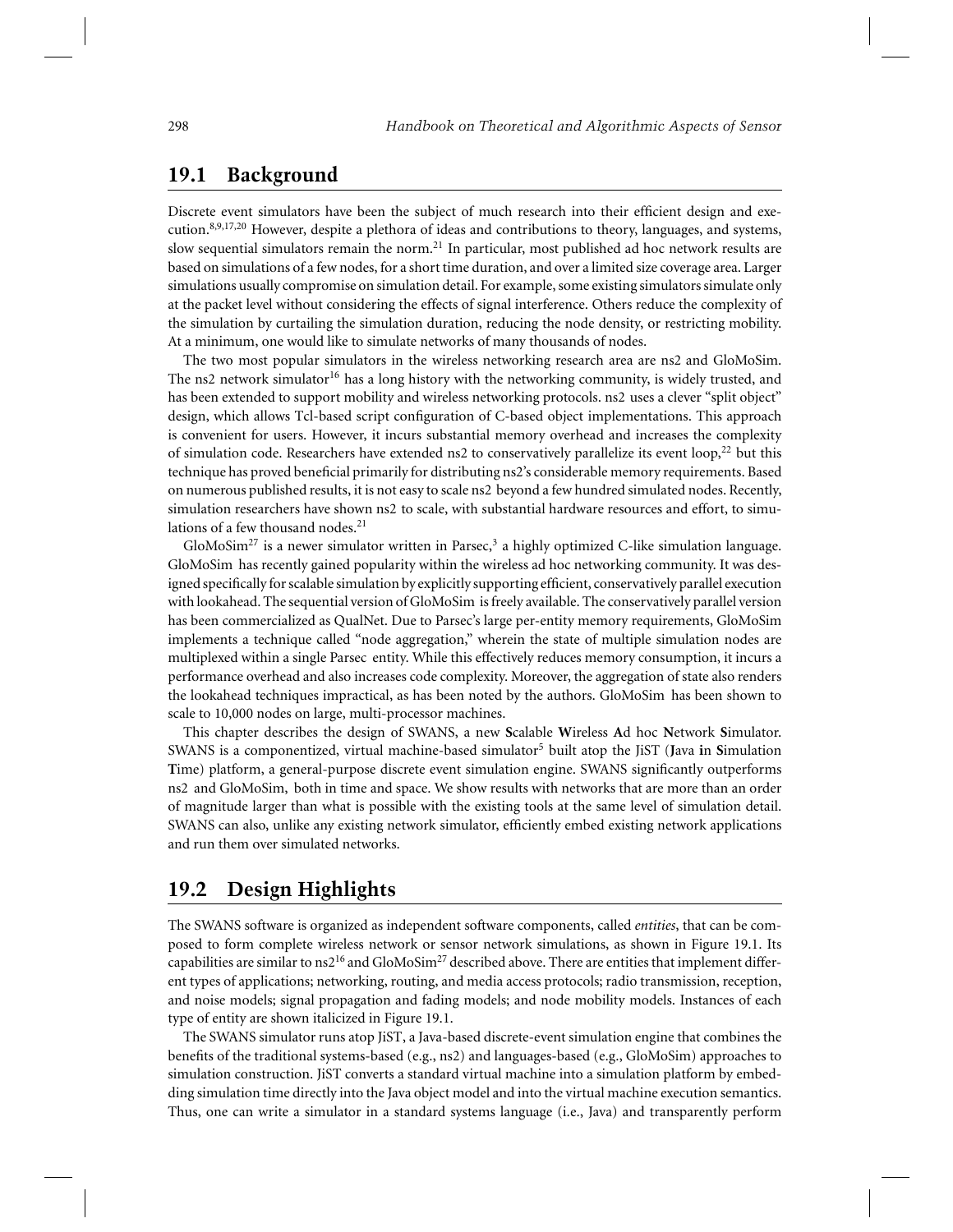

**FIGURE 19.1** The SWANS simulator consists of event-driven components that can be configured and composed to form wireless network simulations.

optimizations and cross-cutting program transformations that are found in specialized simulation languages. JiST extends the Java object model with the notion of simulation entities. The simulation entities represent components of a simulation that can progress independently through simulation time, each encapsulating a disjoint subset of the simulation state. Simulation events are intuitively represented as method invocations across entities. This programming model is convenient, efficient, and flexible. We encourage the interested reader to further learn about JiST through the documentation and software available online.4

SWANS is able to simulate much larger networks and has a number of other advantages over existing tools. We leverage the JiST design within SWANS to (1) achieve high simulation throughput; (2) reduce its memory footprint; and (3) run existing, Java-based network applications over simulated networks. In addition, SWANS implements a technique called hierarchical binning to model wireless signal propagation in a scalable manner. The combination of these attributes leads to a flexible and highly efficient simulator. We discuss each of these concepts in turn, and then conclude with a discussion of possible directions for future work.

We limit our discussion in the following sections to techniques implemented within SWANS for maximizing *sequential* simulation performance. Others, in projects such as PDNS,<sup>22</sup> SWAN-DaSSF,<sup>15</sup> WiPPET-TeD,<sup>12</sup> and SWiMNet,<sup>7</sup> have presented algorithms and techniques to achieve scalability through distributed, concurrent, and even speculative simulation execution. These techniques can sometimes provide around an order of magnitude improvement in scale, but may require multiprocessor hardware or fast interconnects to reduce synchronization costs. More importantly, such techniques are orthogonal to the ideas presented here. A truly scalable network simulator requires raw sequential performance as well as effective distribution and parallelism.

#### **19.3 Throughput**

Conventional wisdom regarding language performance<sup>2</sup> argues against implementing a simulator in Java. In fact, the vast majority of existing simulators have been written in C and  $C_{++}$ , or their derivatives. SWANS, however, performs surprisingly well: aggressive profile-driven optimizations combined with the latest Java runtimes result in a high-performance system.

We selected to implement JiST and SWANS in Java for a number of reasons. First, Java is a standard, widely deployed language and not specific to writing simulations. Consequently, the Java platform boasts a large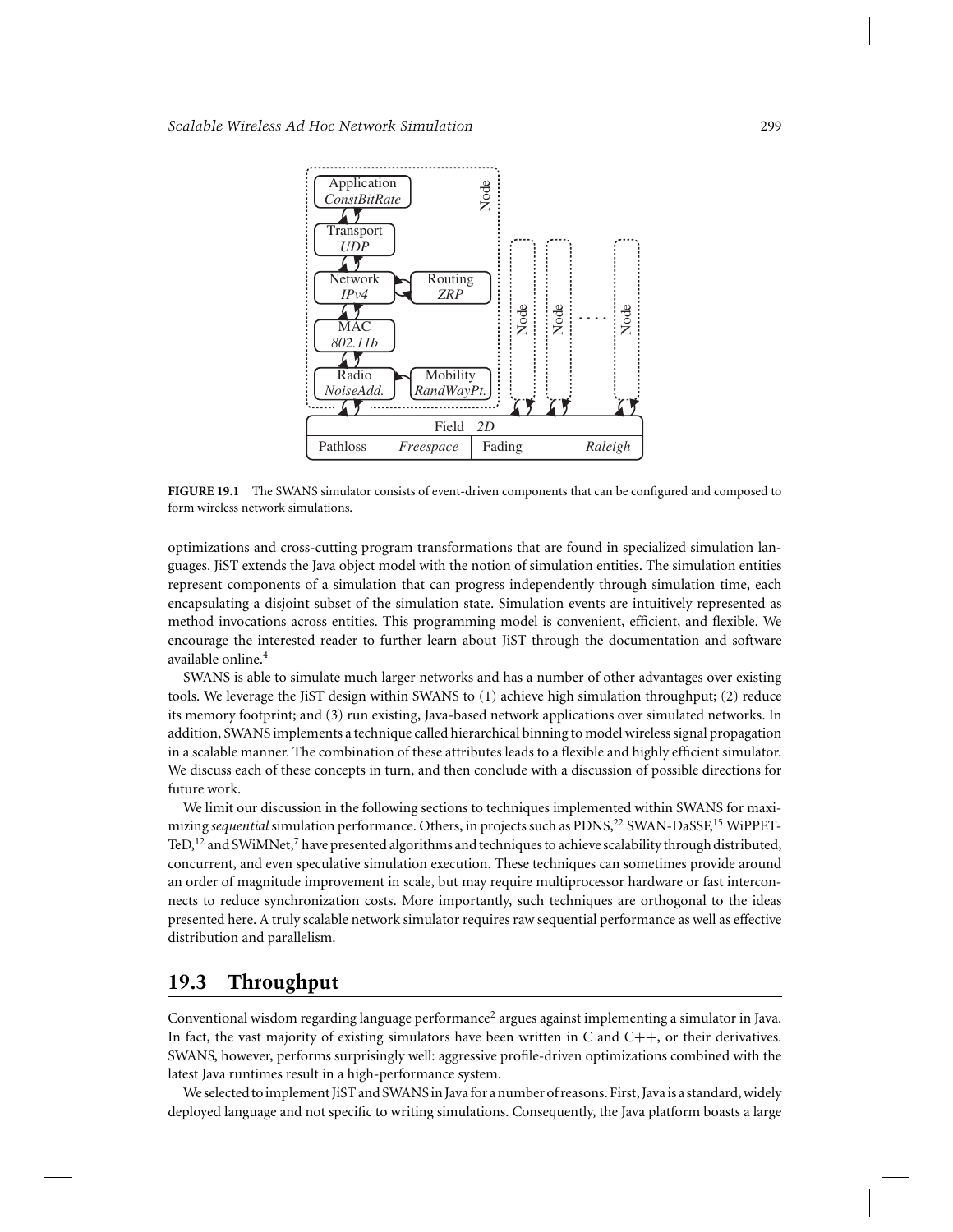number of optimized virtual machine implementations across many hardware and software configurations, as well as a large number of compilers and languages<sup>26</sup> that target this execution platform. Java is an object-oriented language and it supports object reflection, serialization, and cloning, features that facilitate reasoning about the simulation state at runtime. The intermediate bytecode representation conveniently permits instrumentation of the code to support the simulation time semantics. Type-safety and garbage collection greatly simplify the writing of simulations by addressing common sources of error.

In addition, the following are some aspects of SWANS and of the underlying JiST design that contribute to its high computational throughput:

- *Dynamic compilation*. The simulator runtime, which is a standard Java virtual machine, continuously profiles running simulations and dynamically performs important code optimizations, such as constant propagation and function inlining. Dynamic optimizations provide significant performance benefits because many stable simulation parameters are not known until the simulation is running. In general, a dynamic compiler has more information available to it than a static compiler and should, therefore, produce better code. Despite virtual machine overheads for profiling, garbage collection, portability, runtime safety checks, and dynamic compilation, significant speedups can be achieved. For example, greater than  $10\times$  speedups have been observed within the first few seconds of simulation execution.
- *Code inlining*. Long-running simulations often exhibit tight computation loops through only a small fraction of the code. The dynamic compiler can aggressively inline these "hot spots" to eliminate function calls in the generated code. Because both the simulator, (SWANS) and the simulation kernel (JiST) are written in Java, inlining can occur both within simulation entities and also across the simulation kernel–entity boundary. For example, the dynamic Java compiler may decide to inline portions of the kernel event queuing code into hot spots within the simulation code that frequently enqueue events. Or, conversely, small and frequently executed simulation event handlers may be inlined into the kernel event loop. A similar idea was first demonstrated by the Jalapeño project.<sup>1</sup>
- *No context switch*. JiST provides protection and isolation for individual simulation entities from one another and from the simulation kernel. However, this separation is achieved using safe language techniques, eliminating the runtime overhead of traditional process-based isolation. A simulation event between two co-located source and target entities can be dispatched, scheduled, delivered, and processed without a single context switch.
- *No memory copy*. Each JiST entity has its own, independent simulation time and state. Therefore, to preserve entity isolation, any mutable state transferred via simulation events across entity boundaries must be passed by copy. However, temporally stable objects are an exception to this rule. These objects can safely be passed across entities by reference. To that end, JiST defines the notion of a *timeless* object as one that will not change over time. This property may either be automatically inferred through static analysis or specified explicitly. In either case, the result is zero-copy semantics and increased event throughput.
- *Cross-cutting program transformations*. The timeless property just introduced is an apt example of a cross-cutting optimization: the addition of a single tag, or the automatic detection of the timeless property, affects all events within the simulation that contain objects of this type. Similarly, the design of JiST entities abstracts event dispatch, scheduling, and delivery. Thus, the implementations of this functionality can be transparently modified. In general, the JiST bytecode-level rewriting phase that occurs at simulation load time permits a large class of transparent program transformations and simulation-specific optimizations, akin to aspect-oriented programming.<sup>13</sup>

High event throughput is essential for scalable network simulation. Thus, we present results showing the raw event throughput of JiST versus competing simulation engines. These measurements were all taken on a 2.0-GHz Intel Pentium 4 single-processor machine with 512 MB of RAM and 512 KB of L2 cache, running the version 2.4.20 stock Redhat 9 Linux kernel with glibc v2.3. We used the publicly available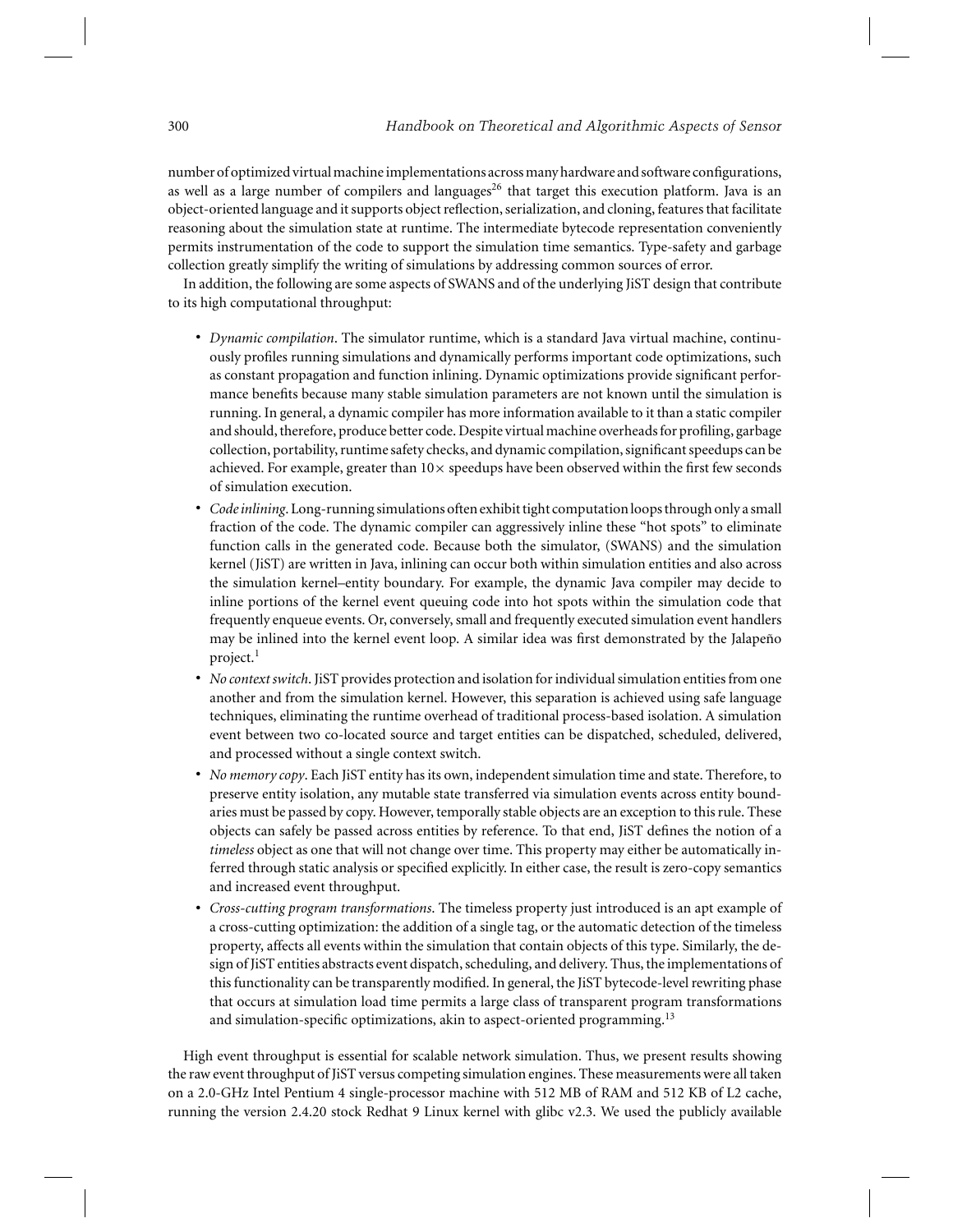versions of Java 2 JDK (v1.4.2), Parsec (v1.1.1), GloMoSim (v2.03), and ns2 (v2.26). Each data point presented represents an average of at least five runs for the shorter time measurements.

The performance of the simulation engines was measured in performing a tight simulation event loop, using equivalent, efficient benchmark programs written for each of the engines. The results are plotted in Figure 19.2 on log-log and linear scales. As expected, all the simulations run in linear time with respect to the number of events. A counter-intuitive result is that JiST, running atop Java, outperforms all the other systems, including the compiled ones.

We therefore added a reference measurement to serve as a computational lower bound. This reference is a program, written in C and compiled with  $\rm{gcc}$  -O3, that merely inserts and removes elements from an efficient implementation of an array-based priority queue. JiST comes within 30 percent of this reference measurement, an achievement that is a testament to the impressive JIT dynamic compilation and optimization capabilities of the modern Java runtime. Furthermore, the performance impact of these optimizations can actually be seen as a kink in the JiST curve during the first fraction of a second of the simulation. To confirm this, JiST was warmed with  $10<sup>6</sup>$  events (or, for two tenths of a second) and the kink disappeared. As seen on the linear plot, the time spent on profiling and dynamic optimizations is negligible. Table 19.1 shows the time taken to perform 5 million events in each of the benchmarked systems and also those figures normalized against both the reference program and JiST performance. JiST is twice as fast as both Parsec and ns2-C, and GloMoSim and ns2-Tcl are one and two orders of magnitude slower, respectively.

SWANS builds on the performance of JiST. We benchmark SWANS running a full ad hoc wireless network simulation, running a UDP-based beaconing node discovery protocol (NDP) application. Node discovery protocols are an integral component of many ad hoc network protocols and applications.<sup>10,11,24</sup> Also, this experiment is representative both in terms of code coverage and network traffic; it utilizes the entire network stack and transmits over every link in the network every few seconds. However, the experiment is still simple enough to provide high confidence of simulating *exactly* the same operations across the different platforms (SWANS, GloMoSim, and ns2), which permits comparison and is difficult to achieve with more complex protocols. We simulate exactly the same network configuration across each of the simulators, measuring the overall computation time required, including the simulation setup time and the event processing overheads.

The throughput results are plotted both on log-log and on linear scales in Figure 19.3. ns2 is highly inefficient compared to SWANS, running two orders of magnitude slower. SWANS outperforms GloMoSim by a factor of 2. However, as expected, the simulation times in all three cases are still quadratic functions of the number of nodes. To address this, we designed a scalable, hierarchical binning algorithm (discussed next) to simulate the signal propagation. As seen in the plot, SWANS-hier scales linearly with the network size.

# **19.4 Hierarchical Binning**

In addition to an efficient simulator design, it is also essential to model wireless signal propagation efficiently because this computation is performed on every packet transmission. When a simulated radio transmits a signal, SWANS must simulate the reception of that signal at all the radios that could be affected, after considering fading, gain, and path loss. Some small subset of the radios in the coverage area will be within interference range, above some sensitivity threshold. An even smaller subset of those radios will be within reception range. The majority of the radios will not be tangibly affected by the transmission.

ns2 and GloMoSim implement a naïve signal propagation algorithm that uses a slow,  $O(n)$ , linear search through *all* the radios to determine the node set within reception range. This clearly does not scale as the number of radios increases. ns2 has recently been improved with a grid-based algorithm.<sup>18</sup> We have implemented both of these algorithms in SWANS. In addition, we have a new, more efficient and scalable algorithm that uses *hierarchical* binning. The spatial partitioning imposed by each of these data structures is depicted in Figure 19.4.

In the grid-based or flat binning approach (Figure 19.4(b)), the coverage area is subdivided into a grid of node bins. A node location update requires constant time because the bins divide the coverage area in a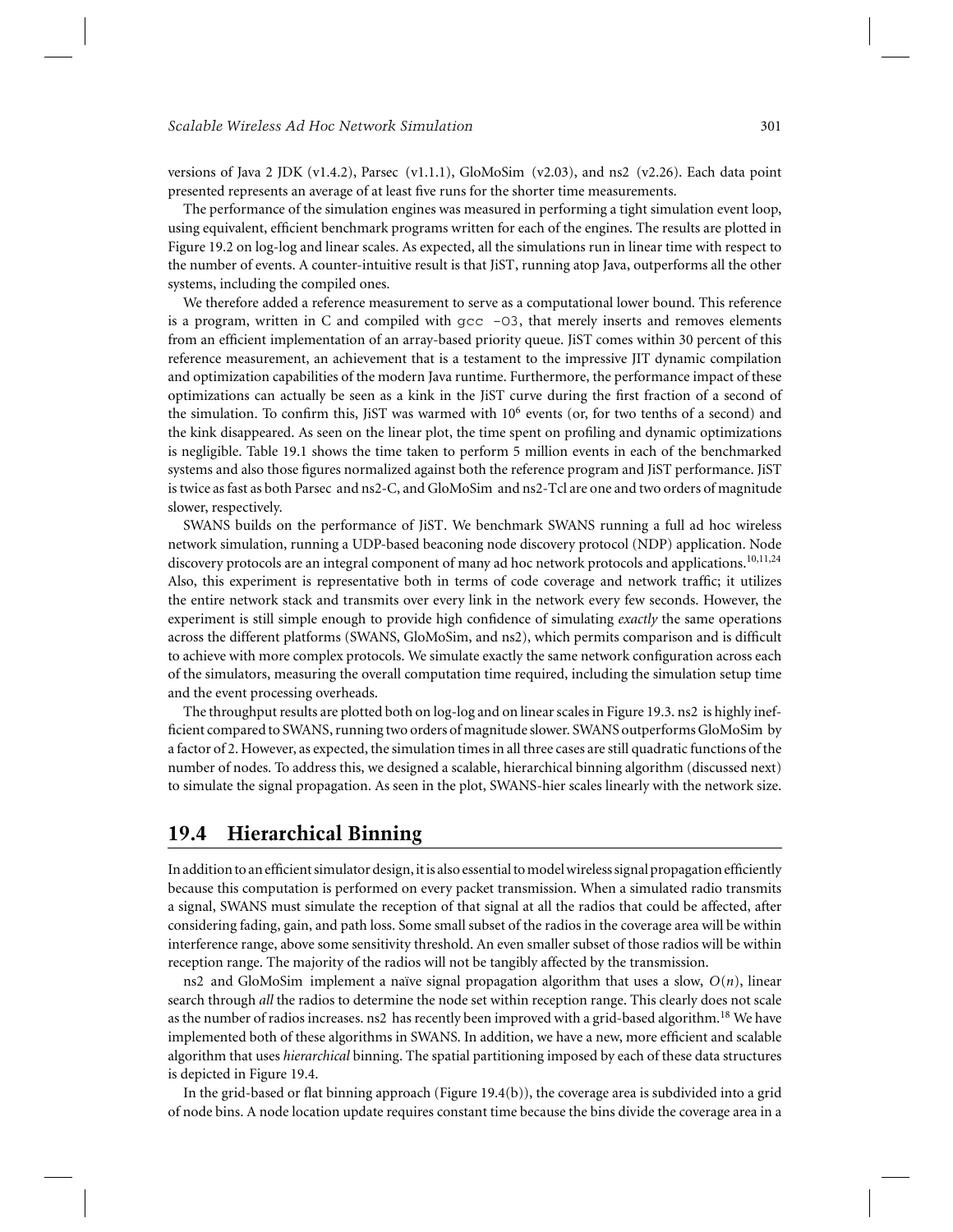

**FIGURE 19.2** JiST has higher event throughput and comes within 30 percent of the reference lower bound program. The kink in the JiST curve in the first fraction of a second of simulation is evidence of JIT dynamic compilation and optimization at work.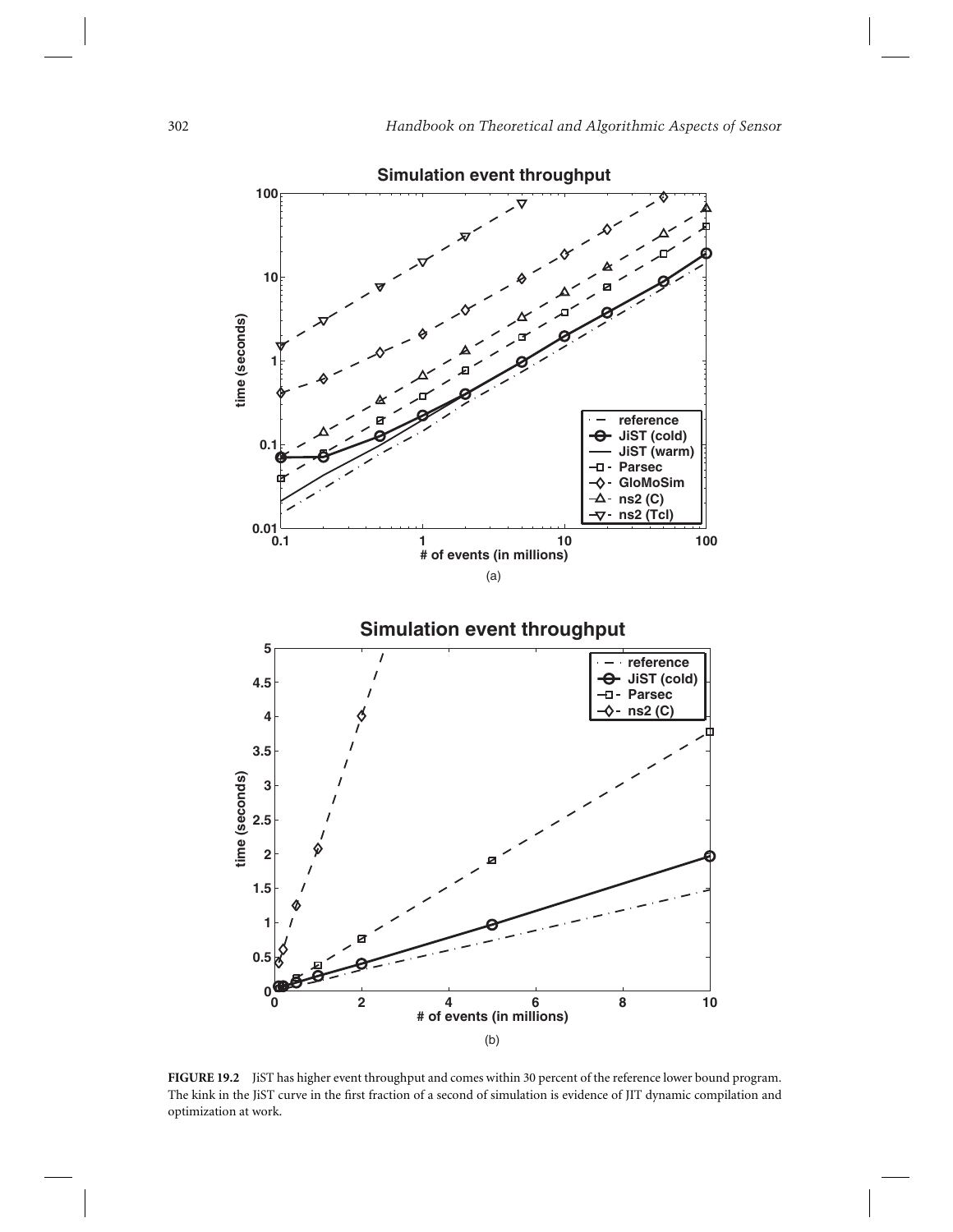| both rigamot the iterefered and not inteasanchiems |            |               |          |  |  |  |
|----------------------------------------------------|------------|---------------|----------|--|--|--|
| $5 \times 10^6$ Events                             | Time (sec) | vs. Reference | vs. JiST |  |  |  |
| Reference                                          | 0.738      | 1.00x         | 0.76x    |  |  |  |
| <b>JiST</b>                                        | 0.970      | 1.31x         | 1.00x    |  |  |  |
| Parsec                                             | 1.907      | 2.59x         | 1.97x    |  |  |  |
| $ns2-C$                                            | 3.260      | 4.42x         | 3.36x    |  |  |  |
| GloMoSim                                           | 9.539      | 12.93x        | 9.84x    |  |  |  |
| ns2-Tcl                                            | 76.558     | 103.81x       | 78.97x   |  |  |  |
|                                                    |            |               |          |  |  |  |

**TABLE 19.1** Time Elapsed to Perform 5 Million Events, Normalized Both Against the Reference and JiST Measurements



**Time for 15 minutes NDP simulation**

**FIGURE 19.3** SWANS outperforms both ns2 and GloMoSim in simulations of NDP.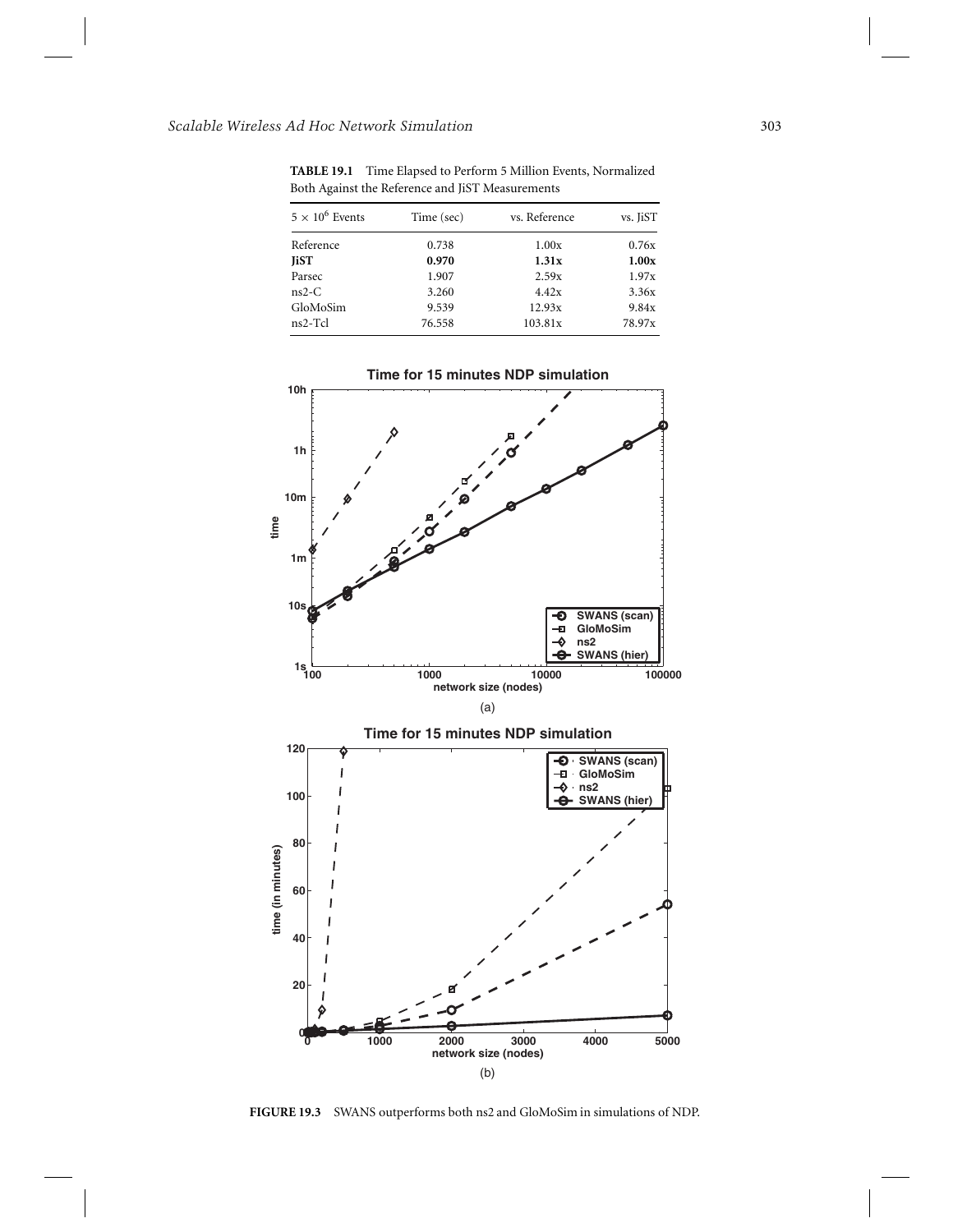

**FIGURE 19.4** Hierarchical binning of radios in the coverage area allows location updates to be performed in expected amortized constant time and the set of receiving radios to be computed in time proportional to its size. (a) linear lookup, (b) flat binning, and (c) hierarchical binning.

regular manner. The neighborhood search is then performed by scanning all bins within a given distance from the signal source. While this operation is also of constant time, given a sufficiently fine grid, the constant is sensitive to the chosen bin size: bin sizes that are too large will capture too many nodes and thus not serve their search-pruning purpose; bin sizes that are too small will require the scanning of many empty bins. A bin size that captures only a small number of nodes per bin on the average is most effiicent. Thus, the bin size is a function of the local radio density and the transmission radius. However, these parameters may change in different parts of the coverage area, from radio to radio, and even as a function of time, for example, as in the case of power-controlled transmissions.

Hierarchical binning (Figure 19.4(c)) improves on the flat binning approach by dividing the coverage area recursively. Node bins are leaves of a balanced, spatial decomposition tree, which is of height equal to the number of divisions, or  $h = \log_4(\frac{\text{coverage area}}{\text{bin size}})$ . The hierarchical binning structure is like a quad-tree, except that the division points are not the nodes themselves, but rather fixed coordinates. A similar idea is proposed in GLS, a distributed location service for ad hoc networks.<sup>14</sup> Note that the height of the tree changes only logarithmically with changes in the bin or coverage area sizes. Furthermore, because nodes move only a short distance between updates, the amortized height of the common parent of the two affected node bins is constant in expectation. This, of course, is under the assumption of a reasonable node mobility model that keeps the nodes uniformly distributed and also selects trajectories uniformly. Thus, the amortized node location update cost is constant, including the maintenance of the inner node counts. When scanning for node neighbors, empty bins can be pruned as we descend. Thus, the set of receiving radios can be computed in time proportional to the number of receiving radios. Because, at a minimum, we will need to simulate delivery of the signal at each simulated radio, the algorithm is asymptotically as efficient as scanning a cached result, as proposed by Boukerche et al., $^7$  even when assuming no cache misses. But, the memory overhead of the hierarchical binning scheme is minimal. Asymptotically, it amounts to  $\lim_{n\to\infty} \sum_{i=1}^{\log_4^n} \frac{n}{4^i} = \frac{n}{3}$ , where *n* is the number of network nodes. The memory overhead for function caching is also  $O(n)$ , but with a much larger constant. Furthermore, the memory accesses for hierarchical binning are tree structured, exhibiting better locality.

#### **19.5 Memory Footprint**

Memory is critical for simulation scalability. In the case of SWANS, memory is frequently the limiting resource. Thus, conserving memory allows for the simulation of larger network models. SWANS benefits greatly from the underlying Java garbage collector. Automatic garbage collection of events and entity state not only improves robustness of long-running simulations by preventing memory leaks, but also saves memory by facilitating more sophisticated memory protocols:

 *Shared state*. Memory consumption can often be dramatically reduced by sharing common state across entities. For example, simulated network packets are modeled in SWANS as a chain of objects that mimic the chain of packet headers added by successive layers of the simulated network stack.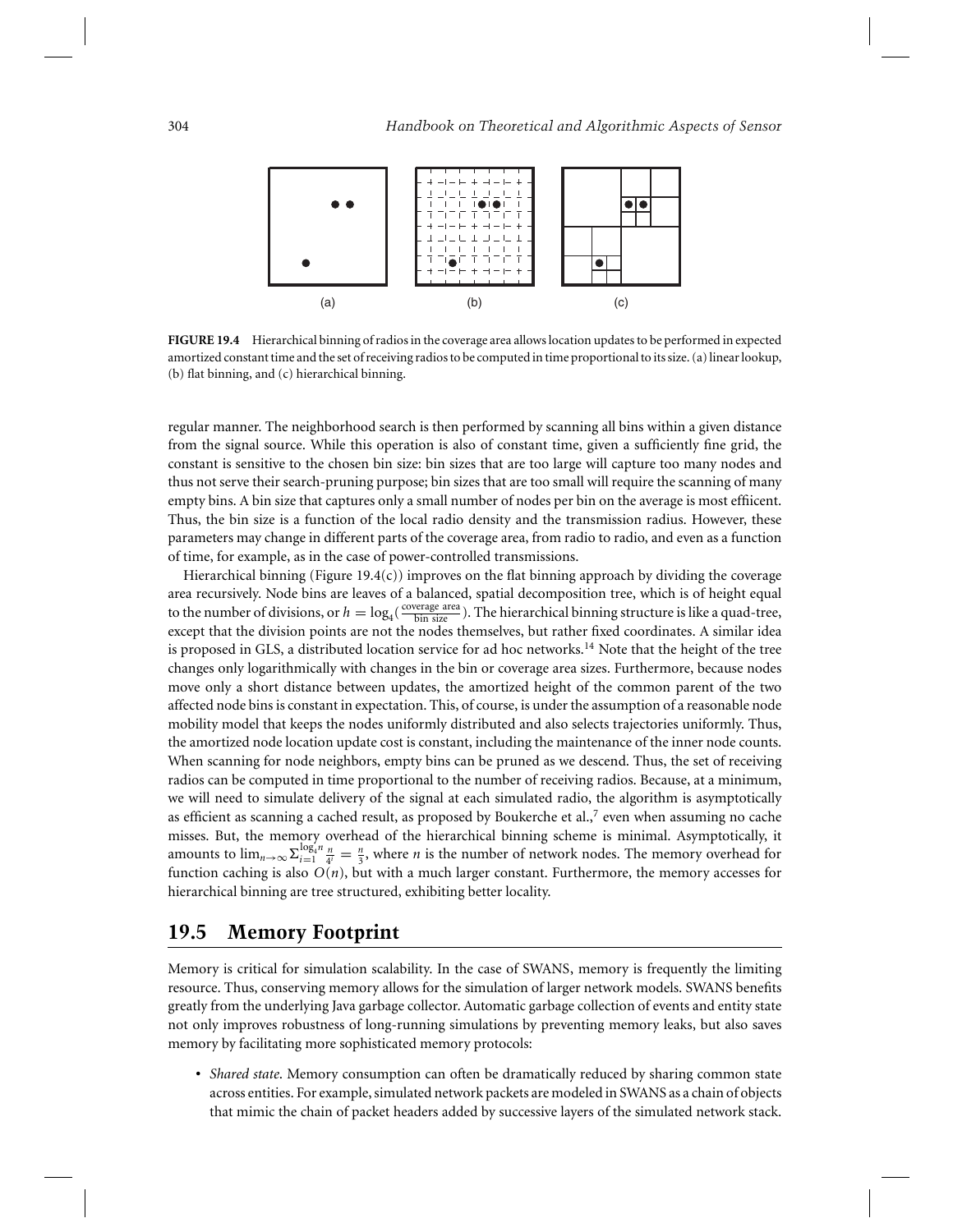Moreover, because the packets are timeless, by design, a single broadcasted packet can be shared safely among all the receiving nodes. In fact, the very same data object sent by an application entity at the top of one network stack would be received by the application entity at a receiving node. In addition to the performance benefits of zero-copy semantics, as discussed previously, this sharing also saves the memory required for multiple packet copies on every transmission. Although this optimization may seem trivial, depending on their size, lifetime, and number, packets can occupy a considerable fraction of the simulation memory footprint. Similarly, if one employs the TCP component within a simulated node stack, then the very same object that is received at one node can be referenced within the TCP retransmit buffer at the sending node, reducing the memory required to simulate even large transmission windows. Naturally, this type of memory protocol can also be implemented within the context of a non-garbage collected simulation environment. However, dynamically created objects, such as packets, can traverse many different control paths within the simulator and can have highly variable lifetimes. In SWANS, accounting for when to free unused packets is handled entirely by the garbage collector, which not only greatly simplifies the code, but also eliminates a common source of memory leaks that plague long simulation runs in other non-garbage collected simulators.

 *Soft state*. Soft state, such as various caches within the simulator, can be used to improve simulation performance. However, these caches should be reclaimed when memory becomes scarce. An example of soft state within SWANS are routing tables computed from link state. The routing tables can be automatically collected to free up memory and later regenerated, as needed. A pleasing side effect of this interaction with the garbage collector is that when memory becomes scarce, only the most useful and frequently used cached information will be retained. In the case of routing tables, the cached information would be dropped altogether, with the exception of the most active network nodes. As above, this type of memory management can also be implemented manually, although it likely would be too complex to be practical. A garbage collected environment simplifies the simulator code dramatically and increases its robustness.

To evaluate the JiST and SWANS memory requirements, we perform the same experiments as presented earlier, but measure memory consumption. The simulator memory footprint that we measure includes the base process memory, the memory overhead for simulation entities, and all the simulation data at the beginning of the simulation. Figure 19.5 shows the JiST micro-benchmark (Figure 19.5(a)) and SWANS macro-benchmark (Figure 19.5(b)) results. The plots show that the base memory footprint for each of the systems is less than 10 MB. Also, asymptotically, the memory consumed increases linearly with the number of entities, as expected. JiST performs well with respect to the memory overhead for simulation entities, because they are just small Java objects allocated on a common heap. It performs comparably to GloMoSim in this regard, which uses a technique called node aggregation specifically to reduce Parsec's memory consumption. A GloMoSim "entity" is also a small object containing an aggregation identifier and other variables similar to those found in SWANS entities. In contrast, each Parsec entity contains its own program counter and a relatively large logical process stack. In ns2, the benchmark program allocates the smallest split object possible, which duplicates simulation state in both the C and the Tcl memory spaces. JiST provides the same dynamic configuration capability using reflection, without requiring the memory overhead of a split object design.

Because JiST is more efficient than GloMoSim and ns2 by almost an order and two orders of magnitude, respectively, SWANS is able to simulate networks that are significantly larger. The memory overhead of hierarchical binning is shown to be asymptotically negligible. Also, as a point of reference, regularly published results of a few hundred wireless nodes occupy more than 100 MB, and simulation researchers have scaled ns2 to around 1500 non-wireless nodes using a 1-GB process.<sup>19,22</sup> Table 19.2 provides exact time and space requirements under each of the simulators for simulations of NDP across a range of network sizes.

Finally, we present SWANS with some very large networks. For these experiments, we ran the same simulations, but on dual-processor 2.2-GHz Intel Xeon machines (although only one processor was used)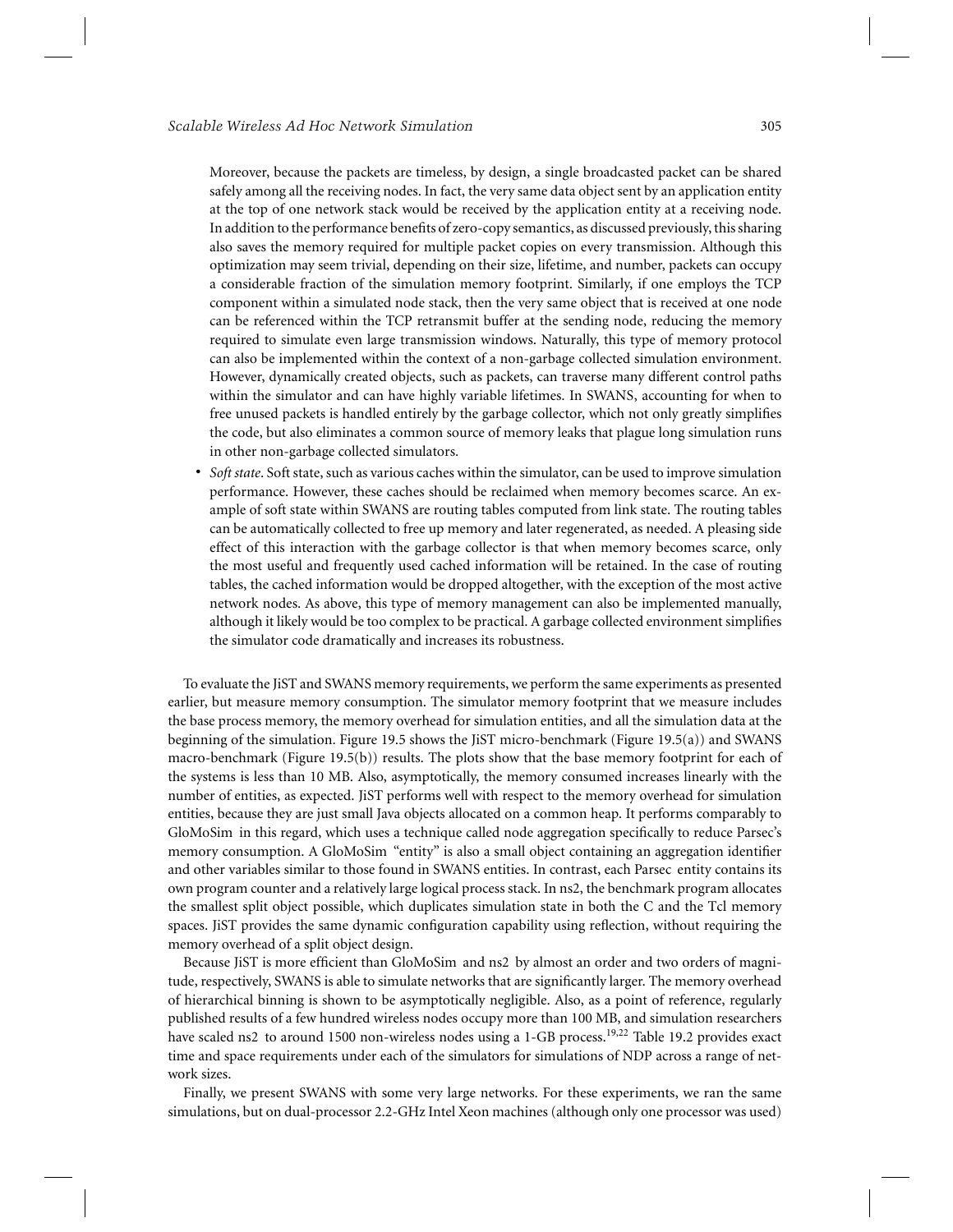

**FIGURE 19.5** JiST allocates entities efficiently: comparable to GloMoSim at 36 bytes per entity and over an order of magnitude less than Parsec or ns2. SWANS can simulate correspondingly larger network models due to this more efficient use of memory and more sophisticated memory management protocols enabled by the garbage collector.

with 2 GB of RAM running Windows 2003. The results are plotted in Figure 19.6 on a log-log scale. We show SWANS both with the naïve propagation algorithm and with hierarchical binning. We observe linear behavior for the latter in all simulations up to networks of one million nodes. The 10<sup>6</sup> node simulation consumes just less than 1 GB of memory on initial configuration, runs with an average footprint of 1.2 GB (fluctuating due to delayed garbage collection), and completes within 5.5 hours. This size of the network exceeds previous ns2 and GloMoSim capabilities by two orders of magnitude.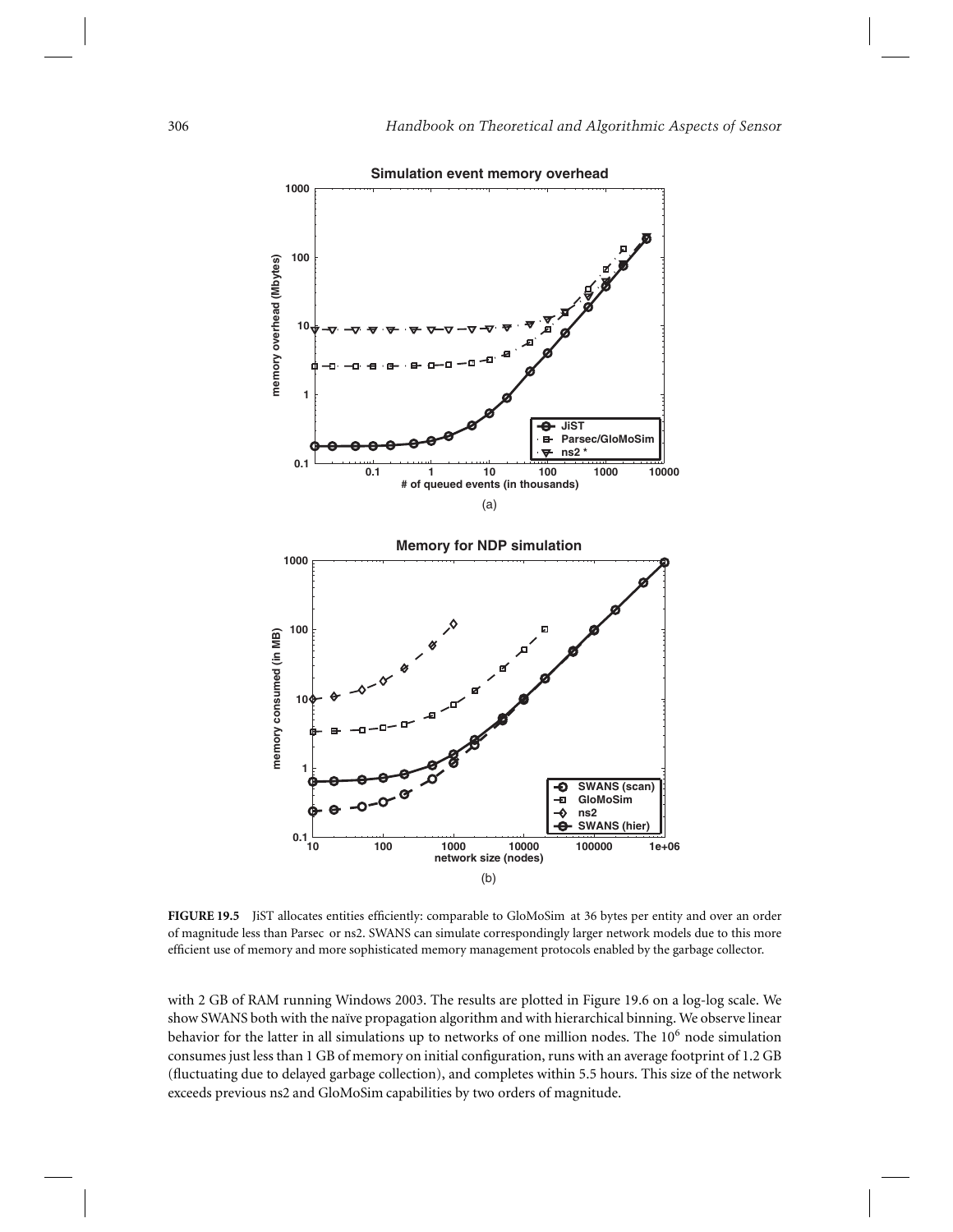| <b>Nodes</b> | Simulator    | Time (sec) | Memory (KB) |
|--------------|--------------|------------|-------------|
| 500          | <b>SWANS</b> | 54         | 700         |
|              | GloMoSim     | 82         | 5759        |
|              | ns2          | 7136       | 58761       |
|              | SWANS-hier   | 43         | 1101        |
| 5,000        | <b>SWANS</b> | 3250       | 4887        |
|              | GloMoSim     | 6191       | 27570       |
|              | SWANS-hier   | 430        | 5284        |
| 50,000       | <b>SWANS</b> | 312019     | 47717       |
|              | SWANS-hier   | 4377       | 49262       |

**TABLE 19.2** SWANS Outperforms ns2 and GloMoSim in Both Time and Space

# **19.6 Embedding Applications**

SWANS has a unique and important advantage over existing network simulators. It can run regular, unmodified Java network applications over simulated networks, thus allowing for the inclusion of existing Java-based software, such as Web servers, peer-to-peer applications, and application-level multicast protocols, within network simulations. These applications do not merely send packets to the simulator from other processes. They operate in simulation time, embedded within the same SWANS process space, incurring no blocking, context switch, or memory copy, and thereby allowing far greater scalability.

This tight, efficient integration is achieved through a sequence of transparent program transformations, whose end result is to embed a process-oriented Java network application into the event-oriented SWANS simulation environment. The entire Java application is first wrapped within a special Java application entity harness. Because multiple instances of an application can be running within different simulated nodes, the harness entity serves as an anchor for the application context. Like the regular Java launcher, the harness entity invokes an application's main method to initiate it.



**FIGURE 19.6** SWANS scales to networks of 10<sup>6</sup> wireless nodes. The figure shows the time for a sequential simulation of a heartbeat NDP.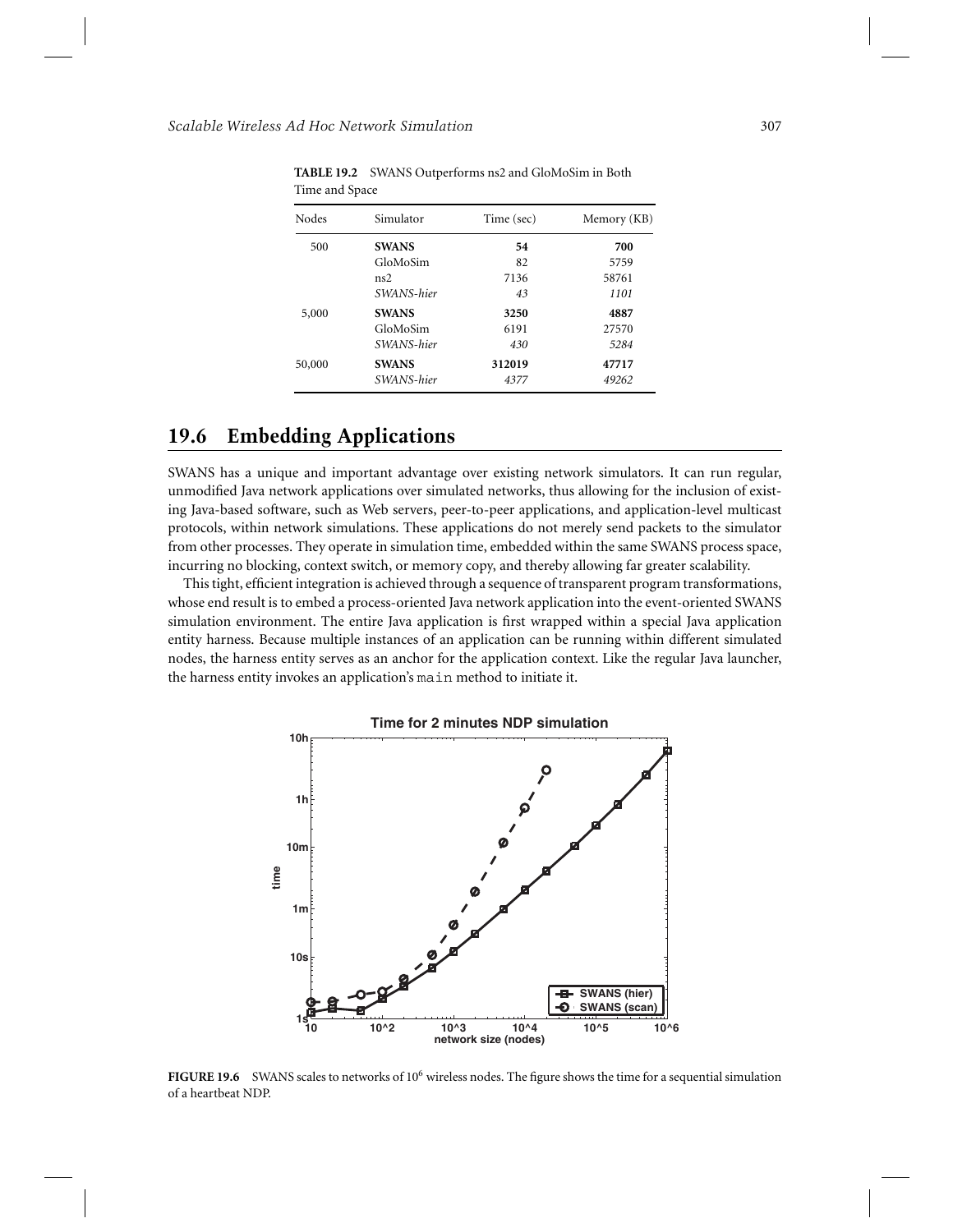

**FIGURE 19.7** The addition of blocking methods allows simulation developers to regain the simplicity of processoriented development. When a blocking entity method is invoked, the continuation state of the current event is saved and attached to a call event. When this call event is complete, the kernel schedules a callback event to the caller. The continuation is restored and the caller continues its processing from where it left off, albeit at a later simulation time.

Before loading an application, SWANS inserts a custom rewriting phase into the simulation kernel class loader. Among other, more subtle modifications, this rewriting phase replaces all Java socket calls within the original application with invocations to corresponding functionality within simulated SWANS sockets. These SWANS sockets have identical semantics to their native counterparts in the standard Java library, but send packets through the simulated network. Most importantly, the input (receive) and output (send) methods are implemented using *blocking* JiST events and simulation time continuations, which we explain next.

The semantics of a blocking events, as depicted in Figure 19.7, are a natural extension atop the existing nonblocking events. The kernel first saves the call-stack of the calling entity and attaches it to the outgoing event. When the call event is completed, the kernel notices that the event has caller information and the kernel dispatches a callback event to the caller with its continuation information. Thus, when the callback event is eventually dequeued, the state is restored and the execution continues right after the point of the blocking entity method invocation. In the meantime, however, the local entity simulation time will have progressed to the simulation time at which the calling event was completed, and other events may have been processed against the entity in the interim.

To support these blocking semantics, JiST automatically modifies the necessary application code into a continuation-passing style. This allows the application to operate within the event-oriented simulation time environment. Our design allows blocking and nonblocking entity methods to coexist, which means that event-oriented and process-oriented simulations can coexist. Unfortunately, saving and restoring the Java call-stack for continuation is not a trivial task.<sup>23</sup> The fundamental difficulty arises from the fact that stack manipulations are not supported at either the language, the library, or the bytecode level. Our solution draws and improves on the ideas in the JavaGoX<sup>25</sup> and PicoThreads<sup>6</sup> projects, which also save the Java stack for other reasons. Our design eliminates the use of exceptions to carry state information. This is considerably more efficient for our simulation needs because Java exceptions are expensive. Our design also eliminates the need to modify method signatures. This fact is significant because it allows our continuation capturing mechanism to function even across the standard Java libraries. In turn, this enables us to run standard, unmodified Java network applications within SWANS. A network socket read, for example, is rewritten into a blocking method invocation on a simulated socket, so that an application is "frozen" in simulation time until a network packet is delivered to the application by the simulated socket entity.

#### **19.7 Conclusion**

In summary, SWANS is a componentized wireless network simulator built according to the virtual machine-based simulator design.<sup>5</sup> It significantly outperforms ns2 and GloMoSim, both in time and space. We have shown results with networks that, at the same level of detail, are more than an order of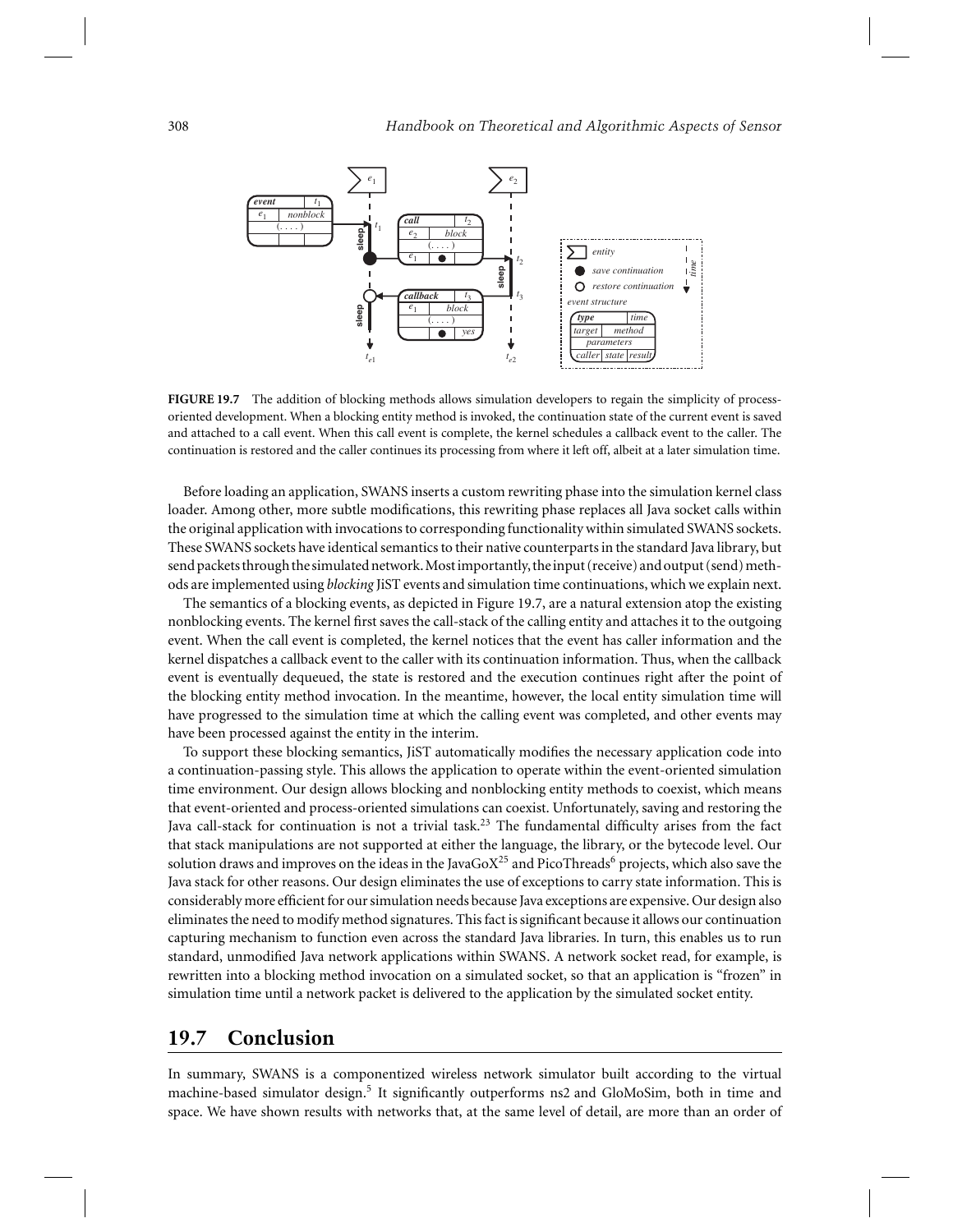magnitude larger than what is possible with existing tools. SWANS can also, unlike any existing network simulator, efficiently run existing Java-based network applications over simulated networks. In general, SWANS inherits the advantages of JiST and the Java platform.

The SWANS simulator is freely available $^4$  and can be extended in a number of interesting directions, including:

- *Parallel, distributed, and speculative execution*. The current implementations of JiST and SWANS have focused exclusively on sequential performance. The system, however, was explicitly designed and implemented with more sophisticated execution strategies in mind. It is possible to extend the simulation kernel to allow multiple processing threads to operate concurrently on the simulation state in order to leverage the full processing power of commodity multiprocessor machines. For distributed simulation, JiST entity separators can readily be extended to support a single system abstraction by transparently tracking entity locations as they are dynamically migrated across a cluster of machines to balance computational and network load. The JiST kernel can then be extended to support conservatively synchronized, distributed, cooperative operation with peer JiST kernels, which would increase the available simulation memory and allow larger network models to be processed. Synchronization protocols need not remain conservative. Because the JiST design can already transparently support both checkpointing and rollback of entities, and because the cost of synchronization is critical to the performance of a distributed simulator, it is worthwhile to investigate various speculative execution strategies as well. Each of these three extensions to the simulation kernel — parallel, distributed, and speculative execution —are already supported within the current JiST semantics and can therefore be implemented transparently with respect to existing SWANS components. Such extensions to the simulation kernel pose a rich space of design and research problems.
- *Declarative simulation specifications*. SWANS is a componentized simulator and therefore tends naturally to be configured as a graph of interconnected entities that can model some network with given topology and node configurations. Because these component graphs often have repetitive and highly compressible structure, it would be beneficial to construct them using short declarative specifications, rather than the current approach, driven by imperative scripts. In general, it would be interesting to develop high-level, possibly domain-specific, yet expressive, simulation configuration languages.
- *Simulation debuggers and interactive simulators*. A significant advantage of leveraging the Java platform is the ability to adopt existing Java tools, such as debuggers, often lacking in simulation environments. Event-driven programs are particularly difficult to debug, thus compounding the problem. An existing Java debugger could readily be extended to understand simulation events and other simulation kernel data structures, resulting in functionality that is unparalleled in any existing simulation environment. Because Java is a reflective language, SWANS simulations can be paused, modified in-flight, and then resumed. The appropriate tools to perform such inspection effectively (i.e., a graphical, editable view of the network and the state of its nodes, for example) would facilitate interactive simulation and present interesting research opportunities. For example, one could use the debugger to control the distributed simulation kernel and its global virtual time scheduler, not only to obtain consistent cuts of the simulation state, but also to permit stepping *backwards* in simulation time to understand root causes of a particular simulation state.

To conclude, we hope that the scalability, performance, and flexibility of SWANS, combined with the popularity of the Java language, will facilitate its broader adoption within the network simulation community.

#### **References**

1. Bowen Alpern, C. Richard Attanasio, John J. Barton, Anthony Cocchi, Susan Flynn Hummel, Derek Lieber, Ton Ngo, Mark F. Mergen, Janice C. Shepherd, and Stephen Smith. Implementing Jalapeño in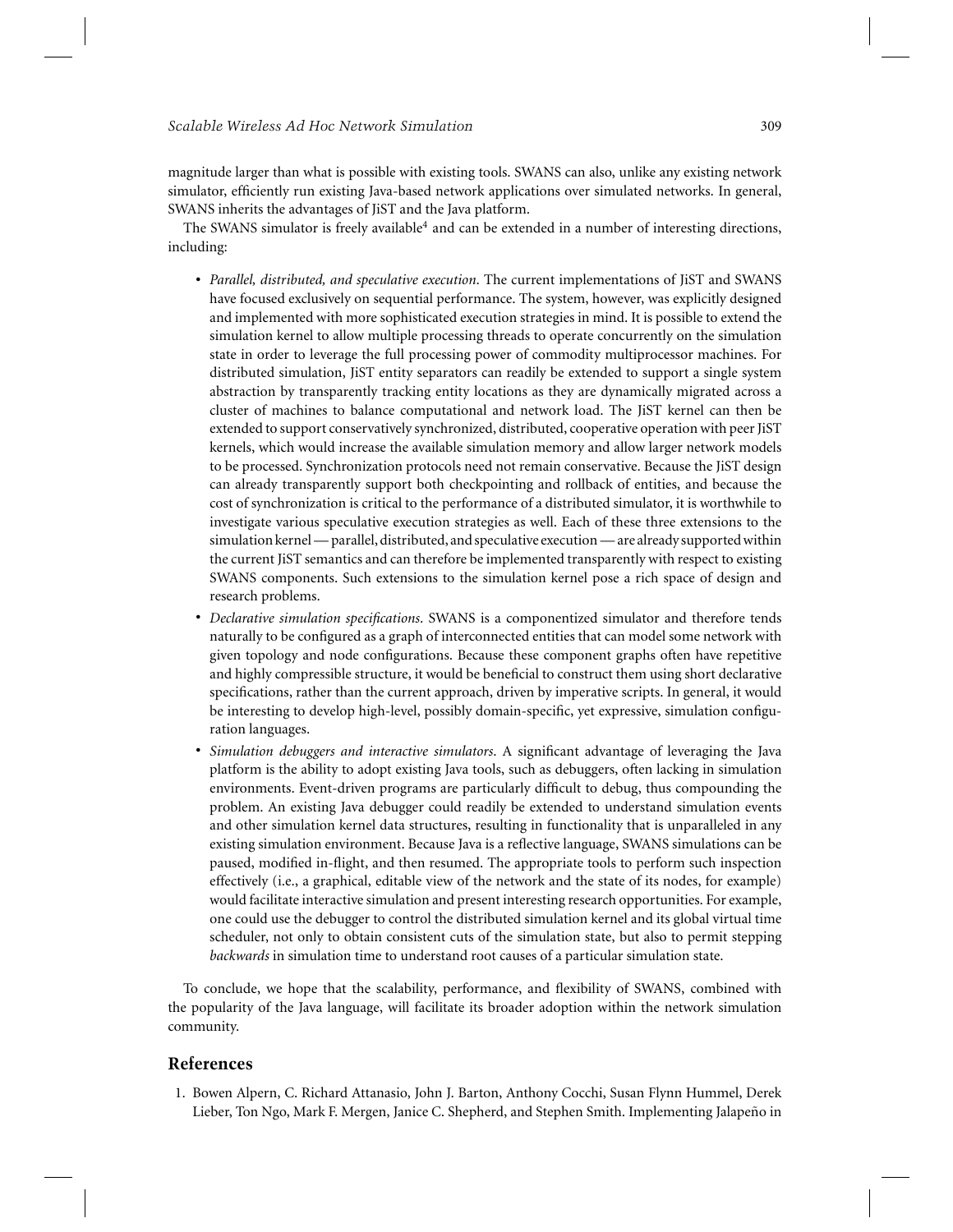Java. In *Object-Oriented Programming Systems, Languages and Applications,* pages 314–324, November 1999.

- 2. Doug Bagley. The great computer language shoot-out, 2001. http://www.bagley.org/˜doug/shootout/.
- 3. Rajive L. Bagrodia, Richard Meyer, Mineo Takai, Yuan Chen, Xiang Zeng, Jay Martin, and Ha Yoon Song. Parsec: A parallel simulation environment for complex systems. *IEEE Computer,* 31(10):77–85, October 1998.
- 4. Rimon Barr and Zygmunt J. Haas. JiST/SWANS Web site, 2004. http://www.cs.cornell.edu/barr/ repository/jist/.
- 5. Rimon Barr, Zygmunt J. Haas, and Robbert van Renesse. JiST: embedding simulation time into a virtual machine. In *Proceedings of EuroSim 2004,* September 2004.
- 6. Andrew Begel, Josh MacDonald, and Michael Shilman. PicoThreads: lightweight threads in Java. Technical report, U.C. Berkeley, 2000.
- 7. Azzedine Boukerche, Sajal K. Das, and Alessandro Fabbri. SWiMNet: a scalable parallel simulation testbed for wireless and mobile networks. *Wireless Networks,* 7:467–486, 2001.
- 8. Richard M. Fujimoto. Parallel discrete event simulation. *Communications of the ACM,* 33(10):30–53, October 1990.
- 9. Richard M. Fujimoto. Parallel and distributed simulation. In *Winter Simulation Conference,* pages 118–125, December 1995.
- 10. Zygmunt Haas and Marc Pearlman. Providing ad hoc connectivity with reconfigurable wireless networks. In Charles Perkins, Editor, *Ad hoc Networks*. Addison-Wesley Longman, 2000.
- 11. David B. Johnson and David A. Maltz. Dynamic source routing in ad hoc wireless networks. In *Mobile Computing*. Kluwer Academic Publishers, 1996.
- 12. Owen Kelly, Jie Lai, Narayan B. Mandayam, Andrew T. Ogielski, Jignesh Panchal, and Roy D. Yates. Scalable parallel simulations of wireless networks with WiPPET. *Mobile Networks and Applications,* 5(3):199–208, 2000.
- 13. Gregor Kiczales, John Lamping, Anurag Menhdhekar, Chris Maeda, Cristina Lopes, Jean-Marc Loingtier, and John Irwin. Aspect-oriented programming. *European Conference on Object-Oriented Programming,* 1241:220–242, 1997.
- 14. Jinyang Li, John Jannotti, Douglas S.J. De Couto, David R. Karger, and Robert Morris. A scalable location service for geographic ad hoc routing. In *ACM/IEEE International Conference on Mobile Computing and Networking (MOBICOM),* pages 120–130, 2000.
- 15. Jason Liu, L. Felipe Perrone, David M. Nicol, Michael Liljenstam, Chip Elliott, and David Pearson. Simulation modeling of large-scale ad-hoc sensor networks. In *Simulation Interoperability Workshop,* 2001.
- 16. Steven McCanne and Sally Floyd. ns (Network Simulator) at http://www-nrg.ee.lbl.gov/ns, 1995.
- 17. Jayadev Misra. Distributed discrete event simulation. *ACM Computing Surveys,* 18(1):39–65, March 1986.
- 18. Valeri Naoumov and Thomas Gross. Simulation of large ad hoc networks. In *ACM MSWiM,* pages 50–57, 2003.
- 19. David M. Nicol. Comparison of network simulators revisited, May 2002.
- 20. David M. Nicol and Richard M. Fujimoto. Parallel simulation today. *Annals of Operations Research,* pages 249–285, December 1994.
- 21. George Riley and Mostafa Ammar. Simulating large networks: how big is big enough? In *Conference on Grand Challenges for Modeling and Sim.,* January 2002.
- 22. George Riley, Richard M. Fujimoto, and Mostafa A. Ammar. A generic framework for parallelization of network simulations. In *Symposium on Modeling, Analysis and Simulation of Computer and Telecommunication,* March 1999.
- 23. T. Sakamoto, T. Sekiguchi, and A. Yonezawa. Bytecode transformation for portable thread migration in Java. In *International Symposium on Mobile Agents,* 2000.
- 24. Prince Samar, Marc Pearlman, and Zygmunt Haas. Hybrid routing: the pursuit of an adaptable and scalable routing framework for ad hoc networks. In *Handbook of Ad Hoc Wireless Networks*. CRC Press, 2003.